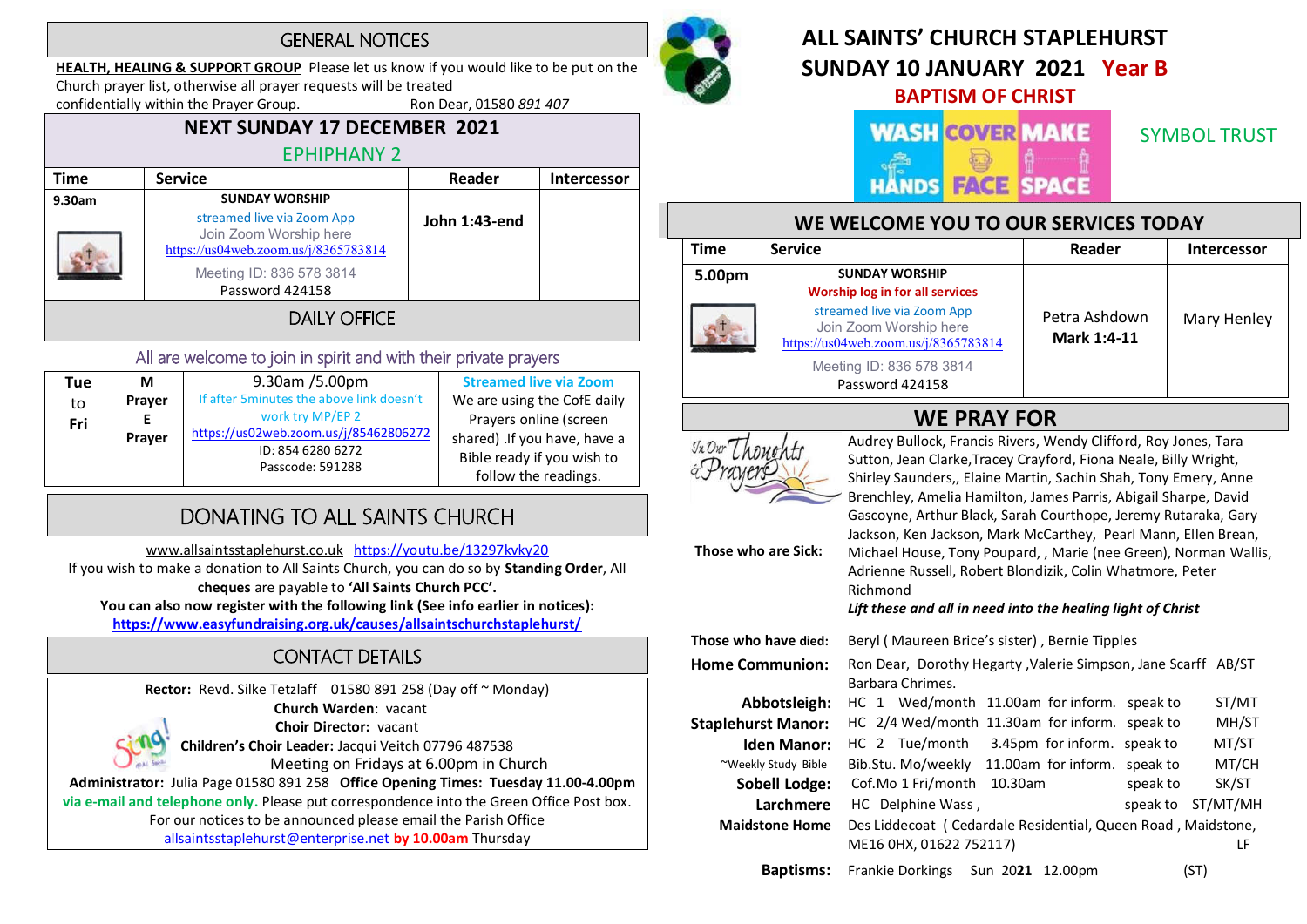|         |                  | Charles Nolan                    | Sun Tbc. | 12.00pm | (ST) |
|---------|------------------|----------------------------------|----------|---------|------|
|         |                  | Jacques Nolan                    | Sun Tbc. | 12.00pm | (ST) |
|         |                  | Danny Harris                     | Sun Tbc. | 12.00pm | (MT) |
|         |                  | <b>Esther Harris</b>             | Sun Tbc. | 12.00pm | (MT) |
|         | <b>Weddings:</b> |                                  |          |         |      |
| April   | 2021             | Simon COLE & Fenella WOOD        |          |         | (ST) |
| 10 July | 2021             | Joshua WITHAM & Jessica DUNN     |          |         | (ST) |
| 14 Aug  | 2021             | Catherine COALES & Marco VINAGRE |          |         | (ST) |
| 25 Sep  | 2021             |                                  |          |         |      |
|         |                  |                                  |          |         |      |

# **DATES FOR YOUR DIARY**

|             | <b>HAPPY NEW YEAR</b><br><b>JANUARY 2021</b> |        |                    |       |
|-------------|----------------------------------------------|--------|--------------------|-------|
| <b>Date</b> |                                              | Time   | What               | Where |
| Tue         |                                              | 9.30am | <b>MP</b>          | Zoom  |
| To Fri      |                                              | 5.00pm | EP                 | Zoom  |
|             |                                              |        |                    |       |
| Thu         | 14                                           | 7.30pm | <b>PCC MEETING</b> | Zoom  |

All news headlines describe the third National Lockdown as the worst with a constant rise of numbers. At the same time we hear about the roll out of a vaccine and some have already received it. Gradually we will see those rates begin to decrease and then things may be relaxed by late spring and into summer. It is not long to go , hold on tight, support one another by continuing to contact one another whichever way is possible to you.

ZOOM is available to every member of the congregation so if you feel you are excluded because you don't have the internet or technology, A NORMAL telephone enables you to join in the worship. If you're unsure, Tony Henley is happy to help you to get started.

### SUNDAY WORSHIP

#### THE BAPTISM OF CHRIST



Today the Church celebrates the Feast of the Baptism of Our Lord. This brings to an end the season of Christmas.



#### Customs on the Feast of the Baptism of the Lord

In the Ukraine the faithful gather in the front of the church where a cross of ice is placed. Since there are no rivers near churches, a tub is filled with water and is placed in front of the ice cross. During special and very unique services the water is blessed and brought home. This is taken in before breakfast is eaten. The remains are kept during the year to keep the home safe from fire, lightening and sickness.

The priest visits his parishioners to bless their homes with the holy water that the New Year may be one of cooperation with the gift of God; His Son and the participation in the Life He has come to lead us in toward Salvation. The evening meal is very much a repeat of the Holy Supper except that there are no restrictions on meat and dairy products. It starts with Kutia, which has been saved from Christmas Eve.